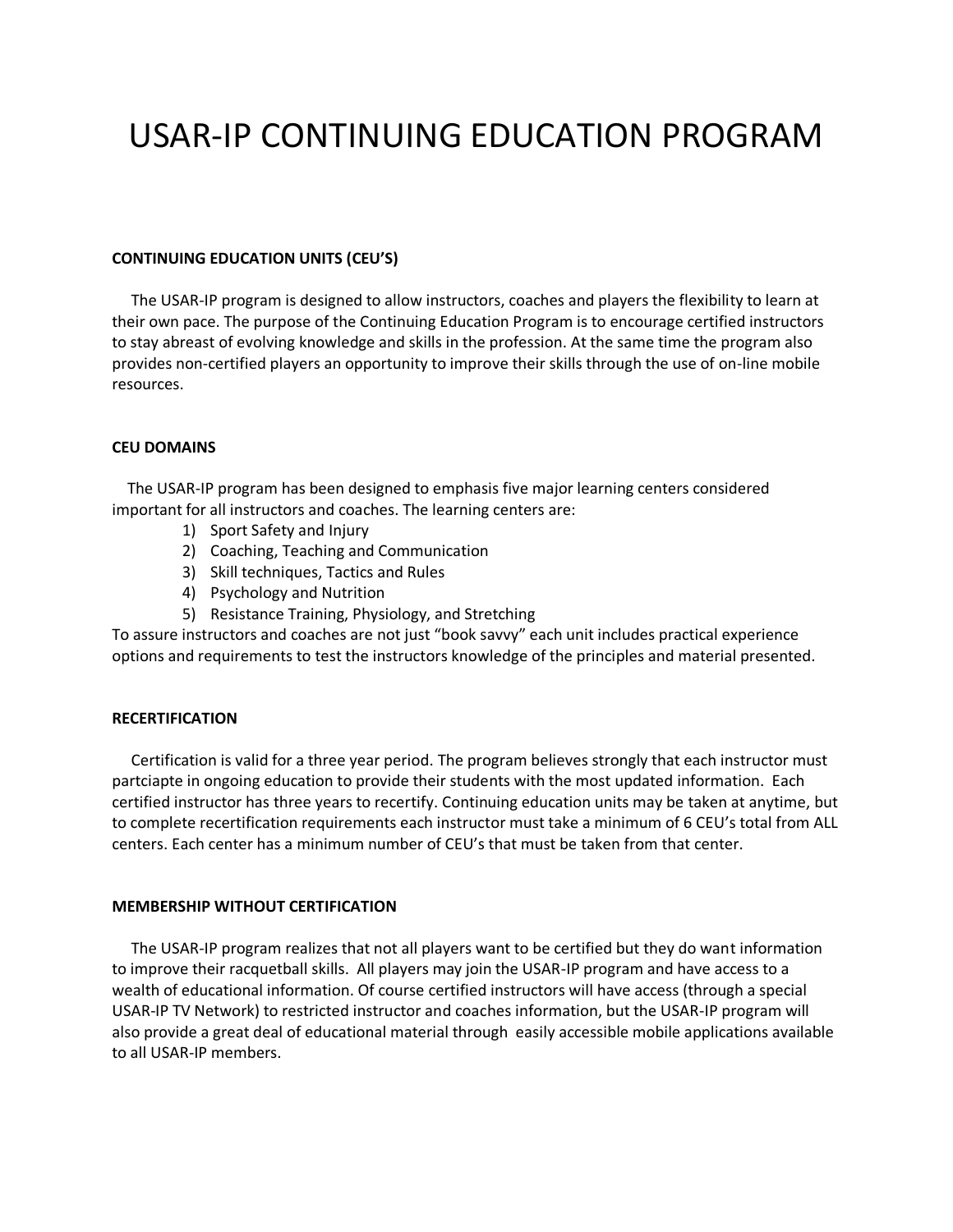## **Practical Experience Options and Guidelines**

# **ALL PRACTICAL EXPERIENCE OPTIONS SHOULD BE PERFORMED UNDER THE GUIDANCE OF A MASTER PROFESSIONAL OF YOUR CHOICE**

## **EXAMPLES OF PRACTICAL EXPERIENCE CEU'S CENTER ONE**

CPR and affiliated certifications- these certifications can be completed at various local certification centers ( Red Cross etc or online). Verification of completion is required.

Sport Trainer- Verification of your sport trainer employment must be provided. Please see enclosed verification form that must be completed and submitted to the Master Professional.

Other Certifications- Certifications affiliated with our sport and experience related to our sport will be provided CEU credits. Please confirm with your Master Professional to verify credit.

# **CENTER TWO**

Coaching High School or College Team-Appropriate form to confirm coaching position must be submitted. Continual communication with Master Professional is required.

Assisting at Clinic- Master Professional often hold reaching and certification clinics throughout the Unites States. Please contact any of the Master Professionals to arrange assisting at these clinics.

Creating or Directing a Racquetball League or Instructional Clinics- Instructor must supervise a league or instructional clinic that extends at least four weeks. Enclosed forms must be submitted and all instructors are advised to obtain advice for a Master Instructor to verify acceptance of the programs .

## **CENTER THREE**

Hosting a Referee Clinic-Approval from the national office is required before credit is approved. Instructors must have completed the Level Two National Referee certification program in order to host a clinic.

Creating a Video- Instructors will; receive credit for a short video production that illustrates a rule infraction or policy , A total of 4 videos would be required with no video be longer than one minute. Example of previous videos is on line. Master instructor guidance recommended.

Writing an Article- Information pertaining to training techniques, nutrition etc is a valuable asset to instructors and players. An example of an acceptable topic --A comparison of footwork between sports (tennis, squash, badminton, racquetball) utilizing current research and perhaps interviews with biomechanical experts. Consultation with a Master Professional to review project is advised.

# **CENTER FOUR**

Work as a consultant—various teams and sport programs require consultation for correct information. Consultants will received credit with submission of appropriate documentation ( see enclosed forms).

Degrees- Any competes degree is an affiliated files will received CEU credits.